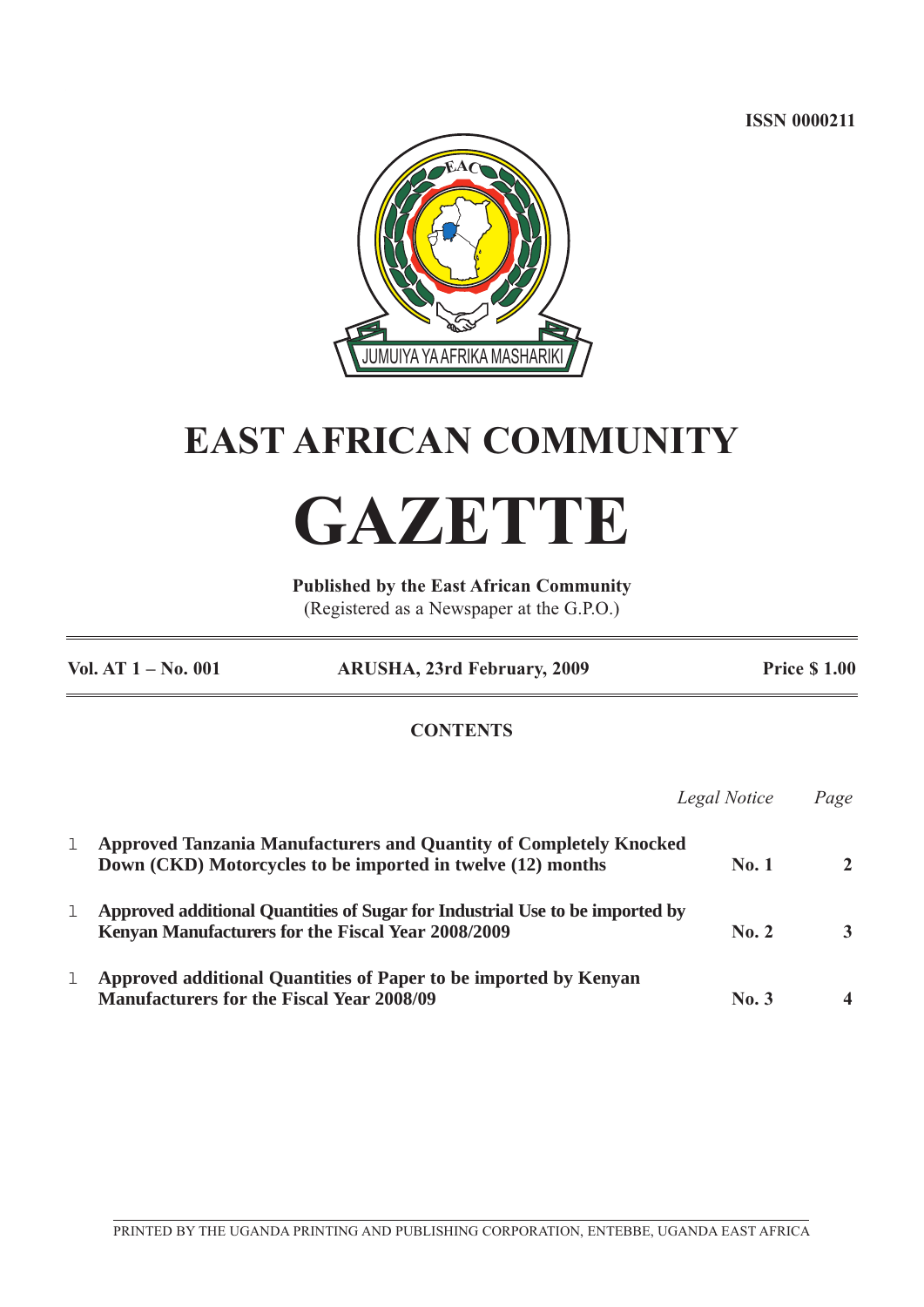Legal Notice No. EAC/1/2009.

# THE EAST AFRICAN COMMUNITY CUSTOMS MANAGEMENT ACT 2004

# LEGAL NOTICE

IN EXERCISE of the powers conferred upon the Council of Ministers by Section 140 of the East African Community Customs Management Act 2004, the Council of Ministers has approved the following Manufacturers to import the specified quantities of completely knocked down (CKD) Motorcycles at a duty rate of 10% under the Duty Remission Scheme:

#### **APPROVED TANZANIA MANUFACTURERS AND QUANTITY OF COMPLETELY KNOCKED DOWN (CKD) MOTORCYCLES TO BE IMPORTED IN TWELVE (12) MONTHS**

| S/N            | Company Name                      | <b>HS</b> Codes                                                        | Description                                  | Approved<br>Quantity in<br><b>Metric Tonnes</b> | Finished<br>Products |
|----------------|-----------------------------------|------------------------------------------------------------------------|----------------------------------------------|-------------------------------------------------|----------------------|
| $\mathbf{1}$ . | Kilimo Bora Limited               | 8711.10.00;<br>8711.20.00;<br>8711.30.00;<br>8711.40.00;<br>8711.90.00 | Completely<br>Knockdown (CKD)<br>Motorcycles | 20,000 Sets                                     | Motorcycles          |
| 2.             | Shinyanga Emporium (1978) Ltd     | 8711.10.00;<br>8711.20.00;<br>8711.30.00;<br>8711.40.00<br>8711.90.00  | Completely<br>Knockdown (CKD)<br>Motorcycles | 18,250 Sets                                     | Motorcycles          |
| 3              | <b>Tuk Tuk Limited</b>            | 8711.10.00;<br>8711.20.00;<br>8711.30.00;<br>8711.40.00<br>8711.90.00  | Completely<br>Knockdown (CKD)<br>Motorcycles | 6,000 Sets                                      | Motorcycles          |
|                | 4. Mosan Company Limited          | 8711.10.00;<br>8711.20.00;<br>8711.30.00;<br>8711.40.00;<br>8711.90.00 | Completely<br>Knockdown (CKD)<br>Motorcycles | 6,000 Sets                                      | Motorcycles          |
| 5.             | Kishen Enterprise Company Limited | 8711.10.00;<br>8711.20.00;<br>8711.30.00;<br>8711.40.00;<br>8711.90.00 | Completely<br>Knockdown (CKD)<br>Motorcycles | 30,000 sets                                     | Motorcycles          |
|                | 6 National Bicycle Company Ltd    | 8711.10.00;<br>8711.20.00;<br>8711.30.00;<br>8711.40.00<br>8711.90.00  | Completely<br>Knockdown (CKD)<br>Motorcycles | 3,000 sets                                      | Motorcycles          |

This Notice shall be deemed to have come into force on the 31st day of January 2009.

HON. MONIQUE MUKARULIZA *Chairperson Council of Ministers*

Arusha Tanzania February 2009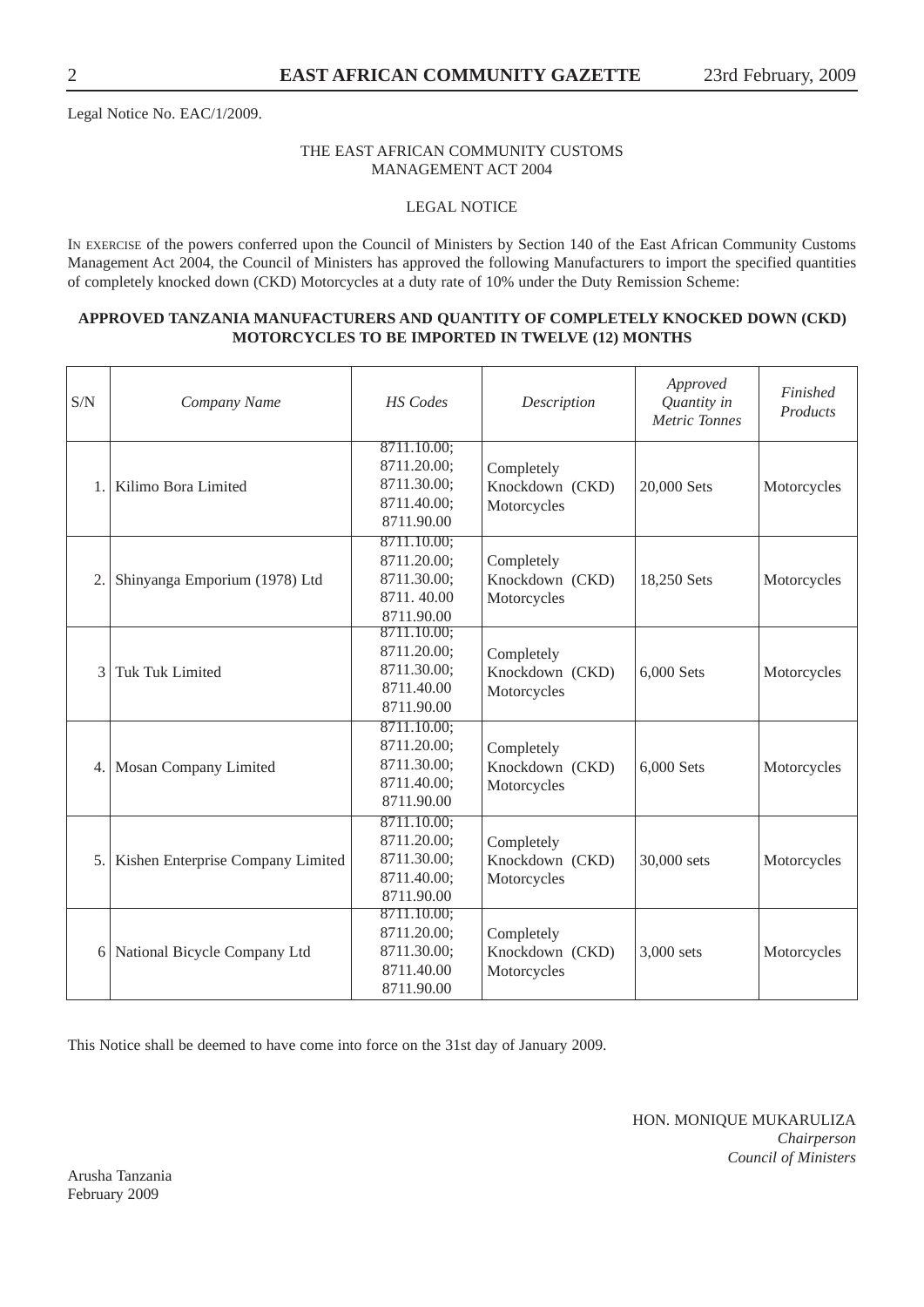Legal Notice No. EAC/2/2009.

# THE EAST AFRICAN COMMUNITY CUSTOMS MANAGEMENT ACT 2004

# LEGAL NOTICE

IN EXERCISE of the powers conferred upon the Council of Ministers by Article 39(c) of the Protocol on the Establishment of the East African Community Customs Union and Section 140 of the East African Community Customs Management Act 2004, the Council of Ministers has approved the following manufacturer to import additional quantities of sugar for industrial use at a duty rate of 10% for the fiscal year 2008/2009 under the Duty Remission Scheme:

# **ADDITIONAL QUANTITIES OF SUGAR FOR INDUSTRIAL USE TO BE IMPORTED BY KENYAN MANUFACTURERS FOR THE FISCAL YEAR 2008/2009**

| S/N | <b>Gazetted User/Firm</b> | Tariff No. | <b>Description</b>       | <b>Additional</b><br>Quantities in<br><b>Metric Tone for</b><br><b>One Year</b> | <b>Finished Products</b> |
|-----|---------------------------|------------|--------------------------|---------------------------------------------------------------------------------|--------------------------|
| 1.  | Cosmos Ltd.               | 1701.99.10 | Sugar for Industrial Use | 150                                                                             | Various Medicaments      |
|     | <b>TOTAL</b>              |            |                          | 150                                                                             |                          |

This Notice shall be deemed to have come into force on the 31st day of January 2009.

HON. MONIQUE MUKARULIZA *Chairperson Council of Ministers*

Arusha Tanzania February 2009